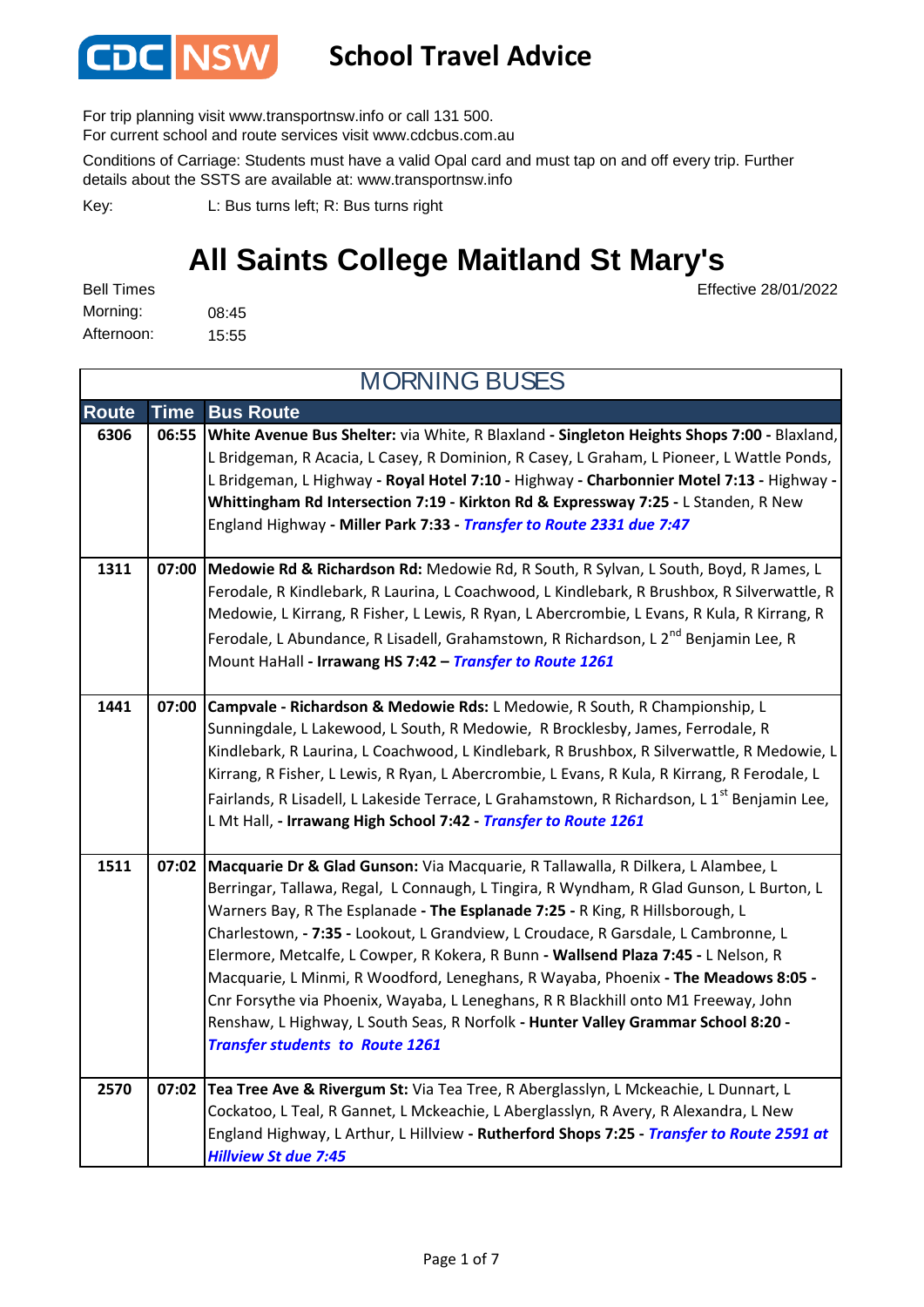| <b>Route</b> | <b>Time</b> | <b>Bus Route</b>                                                                                                                             |
|--------------|-------------|----------------------------------------------------------------------------------------------------------------------------------------------|
| 2361         |             | 07:05 Johnson's Farm Gate: Via Glen William, R Queen, L Clarence Town, L Dixon, R Warren, -                                                  |
|              |             | Seaham Shops 7:30 - Seaham Rd - Seaham Rd & Brandy Hill Dr 7:35 - Collect students                                                           |
|              |             | from Route 2351, Seaham, R Hinton - Hinton 7:50 - L Phoenix Park, R Swan, Morpeth, L                                                         |
|              |             | Cumberland, R Nerang, R Lindsay, L Cumberland, L Melbourne, R Highway, Les Darcy, R                                                          |
|              |             | High, L Bourke, L Ken Tubman, R High to school                                                                                               |
|              |             |                                                                                                                                              |
| 2441         |             | 07:05   From Branxton Elderslie Sandhills Via Highway, R Dalwood, L McMullins, R Hillview, L                                                 |
|              |             | Vintage, L McGuigans, R Brokenback, L Lakes Folley, R Brokenback, R McMullins, R Rusty,                                                      |
|              |             | turnaround at East & North Arms, Rusty Lane, R McMullins, turn at Summer Hill,                                                               |
|              |             | McMullins, R Rusty, R Elderslie - Humphrey's Property 7:35 - Elderslie, L Highway, L                                                         |
|              |             | Wyndham - Miller Park 7:42 - Transfer students to Route 2331                                                                                 |
|              |             |                                                                                                                                              |
| 186          | 07:08       | McKeachie Dr & Teale St: Refer to Route 186 Timetable: Transfer to Route 2591 at                                                             |
|              |             | <b>Hillview St due 7:45</b>                                                                                                                  |
| 2271         | 07:10       | Vacy Oval via Gresford Rd, St Paul's Church Paterson, L Paterson Bridge, Paterson, L Duns                                                    |
|              |             | Creek - Wurrumbo 7:28 - L Paterson - Iona 7:35 - R Paterson, L Dunmore, High, Largs, R                                                       |
|              |             | Dalveen, R Maple, L Betula, L April, R Dalveen, R Corina, L Paterson, R James, Wesley, R                                                     |
|              |             | Tocal turn around at Maitland Vale, Paterson, Belmore, L High - Belmore - Transfer                                                           |
|              |             | students to Route 2491                                                                                                                       |
| 185          |             | 07:14 Gresford, Paterson, Woodville, Largs & Bolwarra: Via Route 185: Please refer to                                                        |
|              |             | <b>Timetable</b>                                                                                                                             |
| 2351         | 07:20       | From Brandy Hill Woodville Via Paterson Rd, Clarence Town Rd - 7:33 - R Brandy Hill, R                                                       |
| 2531         | 07:20       | Seaham Transfer students to Route 2361 due at 7:40<br>Brandy Hill Dr nr Elouera CI: via Brandy Hill, R Clarence Town Rd, R Dixon, R Warren - |
|              |             | Seaham Shops 7:30 - Collect students from Route 2361, Warren, turnaround at Wighton &                                                        |
|              |             | Fisher, L Torrence, L Cross, L Clarence Town, L High - Wallalong 7:43 - L Elizabeth, R Ann, R                                                |
|              |             | McClymonts Swamp, R High, R Rosebank, R High, L Clarence Town - Bolwarra Heights 8:02 -                                                      |
|              |             | Paterson, R Bolwarra, L Kensington, L Bayswater, R Addison, L Westbourne, R Belmore, Ken                                                     |
|              |             | Tubman, L Charles, R High to school                                                                                                          |
|              |             |                                                                                                                                              |
| 2591         |             | 07:23 Aberglasslyn Rd & Alexandra Ave: Via Aberglasslyn Rd, L Avery, R Alexandra, R Weblands,                                                |
|              |             | L Denton Park, R Tea Tree, L Blue Gum, L Silky Oak, L Cypress, R Tea Tree, R Denton Park, L                                                  |
|              |             | Fairfax - 7:40 - R Dunkley, L Bunning, R Alexandra, L Hwy, L Arthur, L Hillview - opposite                                                   |
|              |             | Rutherford Shops 7:45 - collect students from Route 186 from McKeachie's L Alexandra, L                                                      |
|              |             | Highway, R Wollombi, L Goodlet, L Verge, R Gillies, R Brooks, L William, R South - Telarah                                                   |
|              |             | Shops 7:57 - L Telarah, L Bungaree, L High, R. Elgin, L Ken Tubman, R High to school 8:06                                                    |
|              |             |                                                                                                                                              |
| 179          | 07:25       | Hanwood Estate, North Rothbury, Branxton, Greta: Via Route 179: Please refer to                                                              |
|              |             | <b>Timetable</b>                                                                                                                             |
| 2421         | 07:25       | Butterwick Rd & Duns Creek Rd: Butterwick, R Clarence Town, Paterson, L Dunmore, High,                                                       |
|              |             | R Dalveen, R Maple, L Betula, L April, R Dalveen, R Corina, L Paterson Transfer from Route                                                   |
|              |             | 2491                                                                                                                                         |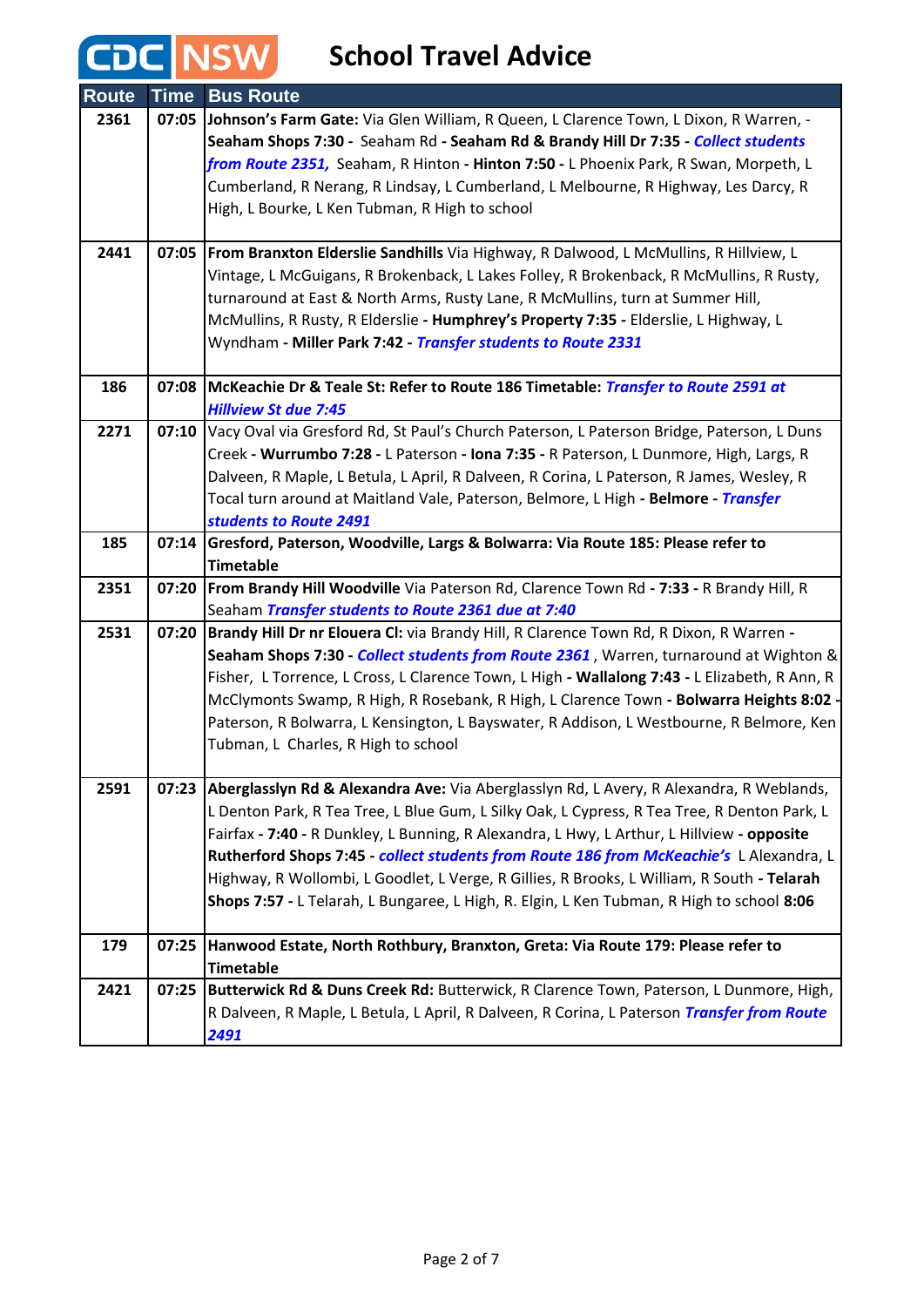| <b>Route</b> | <b>Time</b> | <b>Bus Route</b>                                                                              |
|--------------|-------------|-----------------------------------------------------------------------------------------------|
| 2322         |             | 07:26 Edwards & Railway Av, Thornton: Via Edwards, Government, R Raymond Terrace - Miller's   |
|              |             | Forest 7:33 - R Monkleys, U Turn 500m after Dockyard Rd, - Monkley's Turn area 7:36 -         |
|              |             | return Monkley's, R Raymond Terrace, L Martins Wharf, R Raymond Terrace, R Scotch             |
|              |             | Creek, L Duckenfield, R Edward - Morpeth 7:55 - L Swan - Morpeth Shops 7:57 - Collect         |
|              |             | students from Route 2351 & 2461 Swan, Morpeth, L Cumberland, L Nerang, R Hodge, R             |
|              |             | High - Maitland High School 8:06 - <i>Collect students from Route 2351</i> High, R Lawes, L   |
|              |             | Melbourne, R Highway, Les Darcy, R High to School 8:14                                        |
|              |             |                                                                                               |
| 2251         | 07:28       | Paterson Rd & Martins Creek: L Martins Creek - Martins Creek 7:37 - L Grace, R Dungog, L      |
|              |             | Horns Crossing, R View - Paterson Valley Estate 7:42 - Collect students from Shelton's Bus    |
|              |             | L Horns Crossing, R Dungog, L Gresford, R Duke, Maitland, Tocal - Paterson P.O 7:52 -         |
|              |             | Paterson, Belmore, L High, R Elgin, L Ken Tubman, R High to school 8:13                       |
|              |             |                                                                                               |
| 0331         | 07:30       | Bendeigh Property: via Fernhill, R Dalwood, Wyndham - Miller Park 7:50 - Transfer             |
|              |             | students to Route 2451                                                                        |
| 1261         | 07:30       | Tregenna St & Adelaide St: Via Tregenna, R Alton, L Rees James, L Bellevue, L Dawson, L       |
|              |             | Beaton, L Fairchild, L Bennett, R Dawson, R Bellevue, R Adelaide, L Richardson, R Benjamin    |
|              |             | Lee, R Mount Hall - Irrawang High School 7:45 - Collect transfers from Route 1311 & 1441,     |
|              |             | continue Mount Hall, R Glenelg, R Sturgeon - 7:52 - R William, R Adelaide, L Glenelg, R       |
|              |             | Bareena, R Tathra, L Adelaide, - Heatherbrae 8:00 - Coach Stop - collect transfers from       |
|              |             | Busways Pacific Highway, R New England Highway, L Tarro exit, L Anderson - Tarro Service      |
|              |             | Station 8:10 - continue Anderson, R New England Highway, L South Seas, R Norfolk -            |
|              |             | Hunter Valley Grammar 8:28 - Collect students from Route 1511 & 2521 R Chisholm, L            |
|              |             | Highway, Les Darcy, R High, to school 8:38                                                    |
| 2451         | 07:30       | Hanwood Estate: Hanwood Rd, R Cessnock, R Mayne, L Scott, L Rothbury, R Cessnock,             |
|              |             | Bridge, L Drinan, R Clift - Branxton 7:38 - R New England Highway - Miller Park 7:47 -        |
|              |             | Collect students from Route 0331 & 2441 continue along Hwy - Windella Downs 8:03 -            |
|              |             | continue New England Hwy - Monte Pio 8:08 - Transfer to Route 2311                            |
|              |             |                                                                                               |
| 2461         |             | 07:30 Rosebank Estate: Via Rosebank, L High, L Elizabeth, R Anne, R McClymonts Swamp, L High, |
|              |             | L Hinton, R Nulla Nulla, turn around - Nulla Nulla Lane Hinton 7:45 - via Hinton, R Lawlers,  |
|              |             | L Phoenix Park, R Swan Transfer to Route 2631                                                 |
| 2541         | 07:33       | Thornton Newsagency via Railway, Edwards, Government, L Thomas Coke, R John Arthur,           |
|              |             | R Evelyn, L Sharpe, R Taylor, L Haussman - Haussman & Government 7:43 - L                     |
|              |             | Government, L Raymond Terrace, R Forest, Grey Gum around loop, Forest Dr around loop,         |
|              |             | L Raymond Terrace, L Settlers - Waterford County 7:52 - L Dragonfly, Harvest, R Raymond       |
|              |             | Terrace, Lindesay, L Cumberland, L Melbourne, R Highway, Les Darcy, R High to school          |
|              |             |                                                                                               |
| 2211         | 07:34       | Telarah & Elizabeth St: Via Telarah St, R South, L William, R Brooks, L Gillies, L Verge, R   |
|              |             | Goodlet, R Wollombi, L Highway, R River, L Lerra, turn at Camilla - Windella Downs 7:55 -     |
|              |             | Lerra, River - River Rd & Highway - Transfer students to Route 2331                           |
|              |             |                                                                                               |
| 181          | 07:35       | Woodberry, Beresfield & Metford via Woodlands Estate: Via Route 181: Please refer to          |
|              |             | <b>Timetable</b>                                                                              |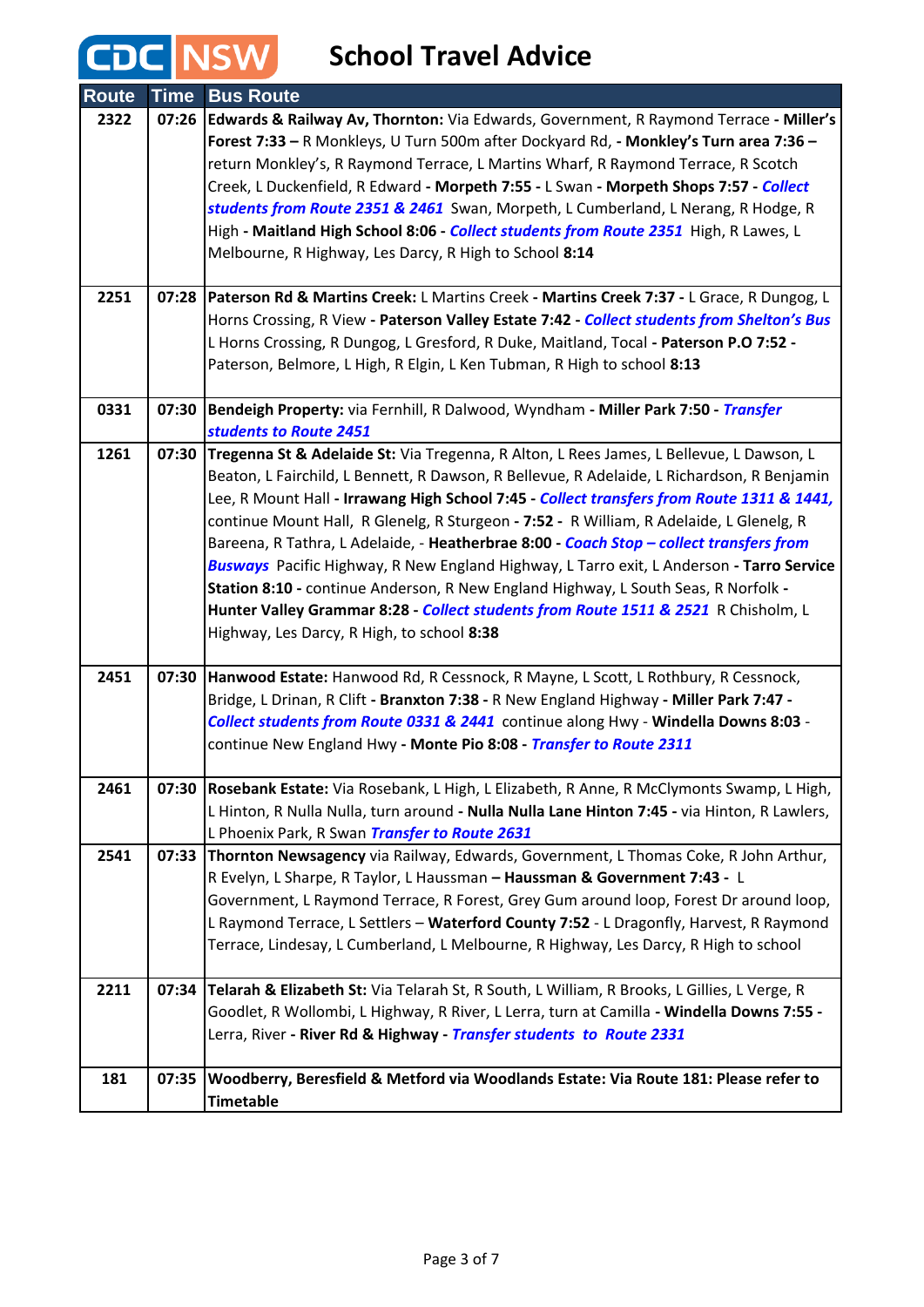#### **School Travel Advice**

CDC NSW

| <b>Route</b> | <b>Time</b> | <b>Bus Route</b>                                                                                    |
|--------------|-------------|-----------------------------------------------------------------------------------------------------|
| 2331         |             | 07:37   Branxton Golf Club: Cessnock, R Fleet, R Bridge, L Drinan, R Clift, R Highway - Miller Park |
|              |             | 7:47 - Collect students from Route 2241, 2451 & 6306 - R Highway, L West, R along inside            |
|              |             | road, R Hunter, L Highway - Lochinvar 8:01 - Collect Lambs Valley students from Coffey's            |
|              |             | along Highway - Windella Downs 8:05 - Collect students from Route 2211 continue                     |
|              |             | Highway, L High, R Elgin, L Ken Tubman, R High to school 8:20                                       |
|              |             |                                                                                                     |
| 183          |             | 07:39 Rutherford & Telarah: Via Route 183: Please refer to Timetable                                |
| 2241         | 07:40       | Dunmore & Paterson Rd: Via Paterson, R Dunmore, High, R Largs, R Paterson, L Lang, L                |
|              |             | Tocal, R Maitland Vale, L Bolwarra Park, turnaround at Riverview Rd, R Maitland Vale, Tocal         |
|              |             | Bolwarra Heights 7:53 - Paterson, R Bolwarra, L Kensington, L Bayswater, R Addison, L               |
|              |             | Westbourne, R Belmore, L Ken Tubman, R High to school 8:11                                          |
| 2311         |             | 07:40   From Bishops Bridge Telarah Rutherford Via James St, Wollombi, R Green, L South -           |
|              |             | Telarah Shops 7:52 - L William, R Brooks, L George, R Macarthur, Young, L Highway, R                |
|              |             | Arthur, L Hillview, R West Mall - Rutherford Shops 8:00 - Collect students from Route               |
|              |             | 2481, R Alexandra, L Avery, L Alexandra, R Aberglasslyn, L Highway - Monte Pio 8:08 -               |
|              |             | Collect students from Route 2451 L High, R Elgin, L Ken Tubman, R High to School 8:13               |
|              |             |                                                                                                     |
| 2351         |             | 07:45 Seaham Rd & Hinton Rd: R Hinton, R Swan, Transfer students to Route 2322                      |
| 2481         |             | 07:45   From Anambah via Anambah, L Highway, L Arthur, L Hillview - Rutherford Shops Hillview -     |
|              |             | <b>Transfer to Route 2311</b>                                                                       |
| 2561         |             | 07:45   Neebo Park: R Jenna, R Wirrah, R Crofton, L Frater, R Valentia, L Crawford, R Goldingham,   |
|              |             | R Maize, L Nerang, L Hodge, R High, L Brisbane, L Mitchell, R Stronach, R Chisholm, L South         |
|              |             | Seas - Hunter Valley Grammar School 8:05 - L Celebes, R Norfolk, L South Seas, R Highway,           |
|              |             | L Ferraby - Metford TAFE 8:10 - L Lowe, R Schanck, L Chelmsford, R Turton, L Fieldsend, L           |
|              |             | Quarry, R Lawes, L Melbourne, R Highway, Les Darcy, R High to school 8:33                           |
| 2601         |             | 07:45 Edwards Ave & Singleton Ave: Via Edwards, R Somerset full loop, L Edwards, R                  |
|              |             | Government, R Blackwell, L Thomas Coke, L Eurimbla, R Railway, Thornton, L Glenwood, R              |
|              |             | Weakleys, R Highway, Les Darcy, R High to school 8:14                                               |
| 2631         |             | 07:45 McFarlanes Rd & Raymond Terrace Rd: Duckenfield, Edward, L Swan Collect students              |
|              |             | from Route 2461 Swan, Morpeth, L Tank, R Canterbury, R Jenna, L Morpeth, Melbourne, R               |
|              |             | Highway, R Les Darcy, R High, to school 8:12                                                        |
| 183          |             | 07:46 Tenambit, Greenhills & East Maitland: Via Route 183: Please refer to Timetable                |
| 2231         |             | 07:47   Richardson Rd & Brunswick St: to Wilton full loop, L Mount Vincent, Brunswick, L Turnbull,  |
|              |             | R Rosebrook, R Lochend, L Rosebrook, L Turnbull, L Vista, R Mingay, R Maher, L Richardson,          |
|              |             | L Brisbane, R High, L Highway, Les Darcy, R High to school 8:20                                     |
| 2491         |             | 07:49   From Bolwarra Heights R Dalveen, L Corina, R Paterson, R Largs, L High, L Church, R Largs,  |
|              |             | R Paterson, L Lang, L Tocal, Paterson, Bolwarra, L Kensington, L Bayswater, R Addison, L            |
|              |             | Westbourne, R Paterson, R Belmore, L Short, R Queen, R Lorn, L Belmore, L High - Belmore            |
|              |             | Hotel 8:17 - Collect students from Route 2271 R Elgin, L Ken Tubman, L High to Uniting              |
|              |             | Church 8:20                                                                                         |
| 2461         | 07:53       | Via Swan St, L Tank, R Canterbury, R Jenna, L Morpeth - Linuwel School 8:03 - L                     |
|              |             | Cumberland, R Lindesay, Raymond Terrace, R Metford, L Chelmsford - Maitland Christian               |
|              |             | 8:10, L Chelmsford, L Highway, R Chisholm, L South Seas - 8:15 - R Ballydoyle, L 1 <sup>st</sup>    |
|              |             | Tipperary, R Kilshanny, L Ballydoyle, L Fergus, R Murphy, L Galway Bay, L Chisholm, L               |
|              |             | Worcester, L Chisholm, R Brunswick, L Richardson, L Brisbane, R Melbourne, L Highway to             |
|              |             | school 8:35                                                                                         |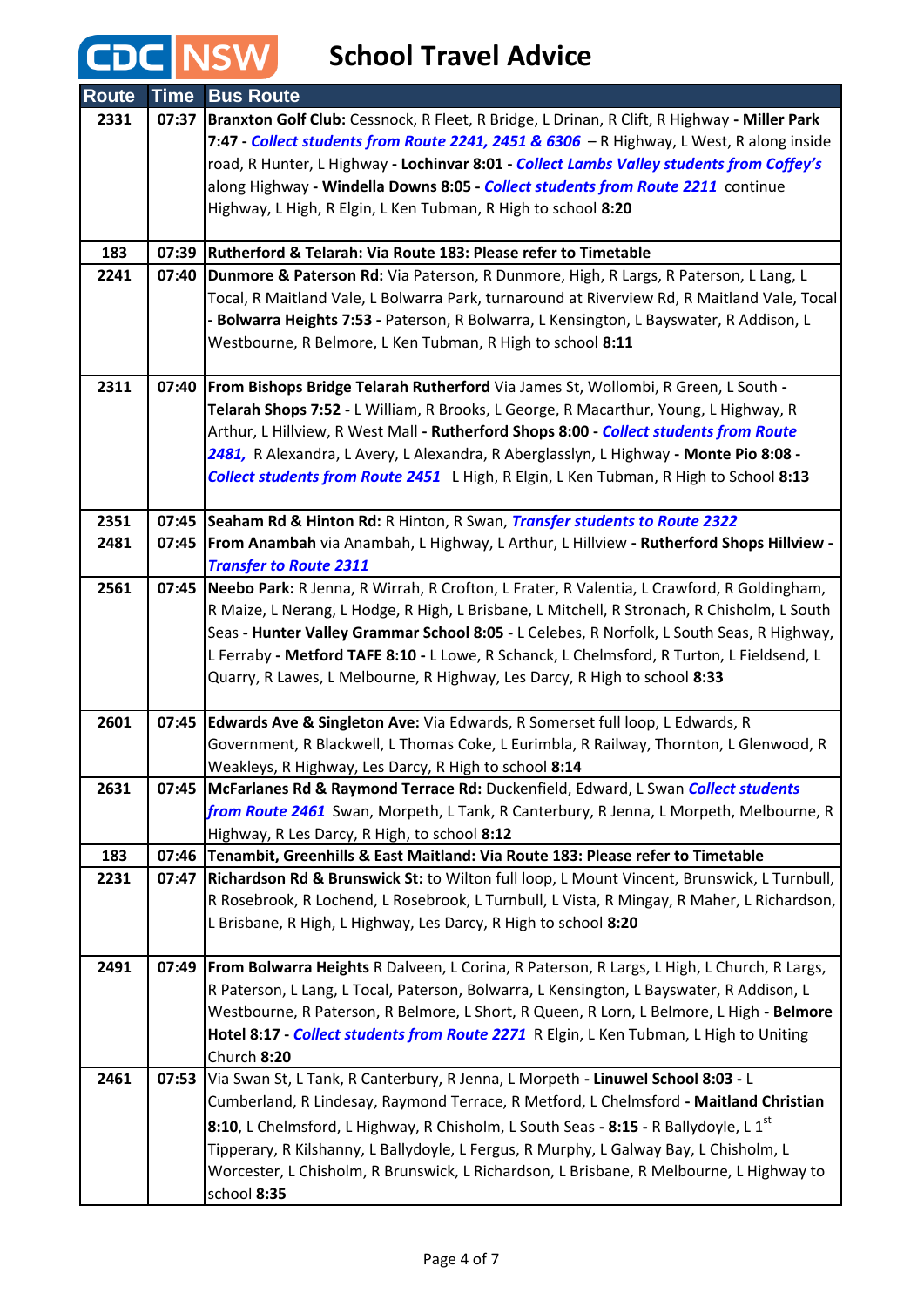| <b>Route</b> | <b>Time</b> | <b>Bus Route</b>                                                                               |
|--------------|-------------|------------------------------------------------------------------------------------------------|
| 2351         |             | 07:54   From Morpeth Tenambit Via Swan, L Tank, Metford - Metford Rd & Canterbury Dr -         |
|              |             | Metford, R Maize, L View, L Hinder, R High - Maitland H.S 8:00 - Transfer students to          |
|              |             | <b>Route 2322</b>                                                                              |
| 2431         |             | 07:55 New England Highway & Victoria St: Via Victoria, Richardson, Brunswick, Mt Vincent, R    |
|              |             | Louth Park, R Reflection, R Gullivers, L Reflection, R Louth Park, L Les Darcy, Highway, R     |
|              |             | Church, R Olive, Nicholson, L Victoria to school 8:28                                          |
| 2521         |             | 07:55 Richmond Vale & Sheppard Rd: Via Richmond Vale, L George Booth, Buchanan, L Wilton,      |
|              |             | around loop, Wilton, L Mt Vincent, R Chisholm, R South Seas, L Celebes, L Norfolk - Hunter     |
|              |             | Valley Grammar 8:23 - Transfer to Route 1261                                                   |
| 2211         | 08:00       | Camilla CI & Lerra Rd: Lerra Rd, River Rd - Highway 8:02 - Transfer students to Route 2331     |
|              |             |                                                                                                |
| 2621         |             | 08:01 Avalon Dr & New England Highway: via Highway, L South Seas, L Pacific, L Malay, R Lord   |
|              |             | Howe, L Pacific, L Airlie, L South Seas, L Chisholm, L Worcester, L Chisholm, R Mitchell, L    |
|              |             | Highway, R High, L Lindesay, R Cumberland, L Narang, R Hodge, R High - Maitland High           |
|              |             | School 8:26 - Transfer to Route 2422                                                           |
| 2402         |             | 08:02 Lawson Ave & Hyde St: Via Hyde, R Sophia Jane, L Kingstown, L Frewin, R Lawson, R        |
|              |             | Anderson - 8:10 - L Allendale, R Yarrum, L Anderson, R Highway - Avalon Taurus Signs - Les     |
|              |             | Darcy, R High to school - 8:34 -                                                               |
| 2422         |             | 08:06 Edward & Maize St Tenambit: Via Maize, L Goldingham, R Collinson, L Metford, L Robert, R |
|              |             | Ronald, L Thursby, L O'Hearn, L Goldingham, R Crawford, R Valentia, L Frater, L Edward, R      |
|              |             | Maize, L View, L Hinder, R High - Maitland High School 8:19 - Collect students from Route      |
|              |             | 2621, R Lawes, L Melbourne, R Highway, R High to school 8:30                                   |
|              |             |                                                                                                |
| 2552         | 08:11       | From Ashtonfield Via South Seas, L Galway Bay, R Chisholm, L Stronach, L Mitchell, R           |
|              |             | Brisbane, R High, L Highway, L Les Darcy, R High to school 8:33                                |
| 181          |             | 08:22 Rutherford: Via Route 181: Please refer to Timetable                                     |

| <b>AFTERNOON BUSES</b> |             |                                                                                            |
|------------------------|-------------|--------------------------------------------------------------------------------------------|
| <b>Route</b>           | <b>Time</b> | <b>Bus Route</b>                                                                           |
| 2463                   | 15:50       | To Metford, Beresfield, Woodberry, Millers Forest, Duckenfield Via Bent, R Grant, L        |
|                        |             | Devonshire, R High, L Les Darcy, Highway, L Chelmsford, R Schanck, L Lowe, R Ferraby, L    |
|                        |             | Highway, L Thornton, L Glenwood, R Pipeclay, R Huntingdale, R Thornton - Bus Shelter -     |
|                        |             | Transfer students to Route 2514 L Glenwood, L Anderson, R Yarrum, L Allendale, R           |
|                        |             | Anderson, L Lawson, Woodberry, L Raymond Terrace, R Scotch Creek, L Duckenfield, L         |
|                        |             | McFarlane's, R Raymond Terrace 5:00                                                        |
| 0343                   | 15:53       | Old George Whites MBR 319: Paterson & Gresford: Via Route 185: Please refer to             |
|                        |             | <b>Timetable</b>                                                                           |
| 2215                   | 15:55       | Pickup at ASC St Peter's to Ashtonfield, Metford, Thornton: Via High, L Highway, L         |
|                        |             | Melbourne, R Lawes, L Alliance, R Fieldsend, R Turton, L Chelmsford, R Schanck, L Lowe, R  |
|                        |             | Ferraby - Metford TAFE 4:15 - R Highway, L South Seas, R Norfolk, R Chisholm, L Highway,   |
|                        |             | R Chelmsford, L Metford, R Raymond Terrace, R Haussmann, L Taylor - Thornton Mall -        |
|                        |             |                                                                                            |
| 2384                   | 15:55       | To Martins Creek, Paterson, Dungog Via Victoria, R Athel Dombrain, R Elgin, L Railway, R   |
|                        |             | Church, L High, R Belmore - Paterson, via Tocal - Paterson PO 4:10 - Pick up students from |
|                        |             | Route 2274 L Gresford, R Dungog, L Horns Crossing, R View, turnaround corner View St &     |
|                        |             | Wayaka CI, returns View Drop off Dungog Students for Shelton's Bus Service, transfer to    |
|                        |             | take place at corner View & Horns crossing, L Horns Crossing, R Dungog, L Grace - Martins  |
|                        |             | Creek - continues through Railway gates via Cory, R Martins Creek, Paterson Bridge 4:45    |
|                        |             |                                                                                            |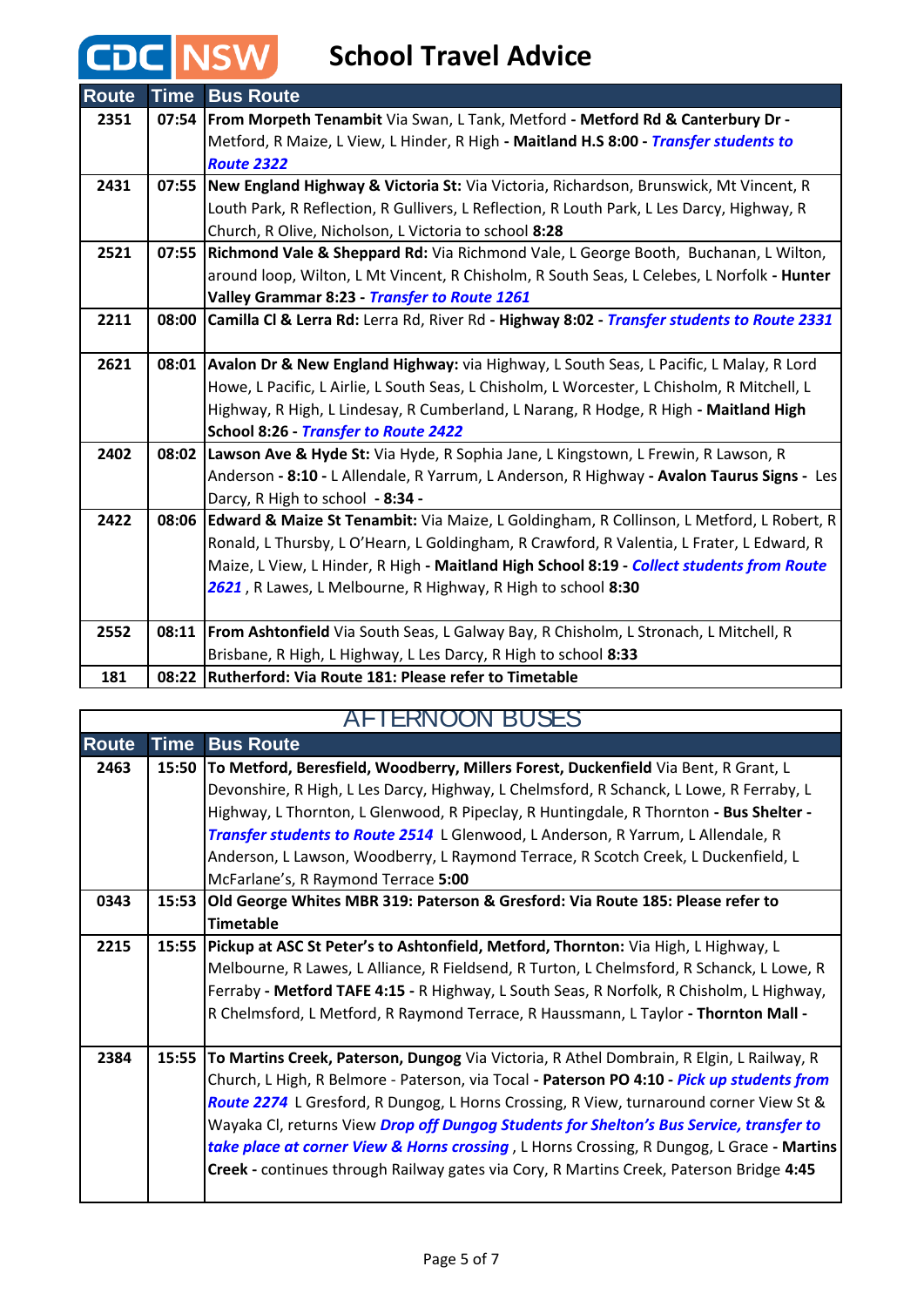| <b>Route</b> | <b>Time</b> | <b>Bus Route</b>                                                                                       |
|--------------|-------------|--------------------------------------------------------------------------------------------------------|
| 2312         | 15:57       | To Rutherford, Anambah Via Victoria, R Athel Dombrain, R Elgin, L Railway, Alan Walsh, L               |
|              |             | Ken Tubman, L High, R Highway, R Arthur, L Hillview - Rutherford Shops 4:05 - Transfer                 |
|              |             | students for Bishops Bridge to Route 2263 & students for Mckeachies to Route 2722 R                    |
|              |             | West Mall, L Alexandra, R Bunning, R Dunkley, L Fairfax, L Denton Park, R Highway, R                   |
|              |             | Anambah, R Cagney, L Fonda, L Niven Parade 4:10                                                        |
|              |             |                                                                                                        |
| 2543         | 15:59       | Pickup at Town Hall to Lorn, Butterwick, Duns Creek: Via High, L Ken Tubman, R Church, L               |
|              |             | High, R Belmore, R Lorn, L Queen, L Allan, R Belmore, Paterson, Clarence Town, L                       |
|              |             | Butterwick, R Duns Creek, turn at Wallaby Close 4:30                                                   |
| 2263         | 16:00       | To Bishops Bridge Transfer from Route 2312, Via Hillview, R Arthur, L Highway, R                       |
|              |             | Wollombi Rd - Bishops Bridge -                                                                         |
| 2594         | 16:05       | To Chisholm, Thornton Via Grant, L Devonshire, R High, L Les Darcy, L Melbourne, R                     |
|              |             | Cumberland, R Lindesay, Raymond Terrace, L Forest, L Grey Gum, L Forest around loop, L                 |
|              |             | Grey Gum around loop, L Forest, L Raymond Terrace, L Settlers - Waterford County - L                   |
|              |             | Dragonfly, Harvest, L Raymond Terrace, L Haussman, L Taylor, L Sharp, R Evelyn, L John                 |
|              |             | Arthur, L Thomas Coke, Somerset, L Edward, R Singleton, R Arnold, L Government, R                      |
|              |             | Blackwell, L Thomas Coke, R Taylor, L Haussman, Glenroy, R Railway 4:50                                |
| 186          | 16:09       | Rutherford Shops Westmall: Refer to Route 186 Timetable: Transfer from Route 2312 at                   |
|              |             | <b>Hillview St due 4:05</b>                                                                            |
| 2563         | 16:09       | To Rathluba, Ashtonfield, Metford Via Bent, R Grant, L Devonshire, R High, L Highway, R                |
|              |             | High, L Brisbane, R Richardson, R Maher, L Mingay, L Vista, R Turnbull, Wilton around loop,            |
|              |             | L Mount Vincent, R Chisholm, R Worcester, R Chisholm, U/turn at South Seas, L Galway                   |
|              |             | Bay, R Murphy, L Fergus, R Ballydoyle, L 1 <sup>st</sup> Tipperary, R Kilshanny, L Ballydoyle, R South |
|              |             | Seas, R Highway, L Ferraby, L Lowe, R Schanck, L Chelmsford 4:47                                       |
|              |             |                                                                                                        |
| 1502         | 16:10       | Pickup at Town Hall to Maitland Stn, Rutherford, Lochinvar: via High, L Ken Tubman, L                  |
|              |             | Elgin, R Railway - Maitland Station 4:15 - Allan Walsh, L Ken Tubman, L High, R Highway, R             |
|              |             | Arthur, L Hillview - Rutherford Shops 4:23 - R West Mall, L Alexandra, R Bunning, R                    |
|              |             | Dunkley, L Fairfax, L Denton Park, R Highway - Lochinvar P.O. 4:35 - At St Helena's                    |
|              |             | turnaround, Transfer to 6325 for travel to Greta, Branxton & Singleton                                 |
| 2495         | 16:10       | To Morpeth, Hinton, Seaham, Brandy Hill Via Grant, L Devonshire, R High, L Les Darcy,                  |
|              |             | Highway, L Melbourne, Morpeth, Swan - Morpeth Shops 4:25 - Swan, L Phoenix Park, R                     |
|              |             | Lawlers, L Hinton - 4:30 - Transfer students for Wallalong to Route 2603 L Seaham -                    |
|              |             | Seaham Shops 4:45 - Transfer students for Clarence Town to Route 2245 L Dixon, L                       |
|              |             | Clarence Town, L Brandy Hill, R Seaham 4:55                                                            |
| 2325         |             | 16:11 To Tenambit Via Bent, R Grant, L Devonshire, R High, L Les Darcy, Highway, L Melbourne, R        |
|              |             | Lawes - East Maitland Shops 4:21 - L High, L Hinder, R View, R Maize - Tenambit Shops                  |
|              |             | 4:26 - L Goldingham, R Collinson, L Metford, L Robert, R Ronald, L Thursby, L O'Hearn, L               |
|              |             | Goldingham, R Crawford, R Valentia, L Frater, L Edward, R Collinson, Thompson, R                       |
|              |             | Morpeth, R Tank, Metford, L Raymond Terrace 4:37                                                       |
|              |             |                                                                                                        |
| 2364         | 16:13       | To Telarah, Rutherford Via Bent, R Grant, R Devonshire, R Athel Dombrain, R Elgin, L                   |
|              |             | Railway, Allan Walsh, Ken Tubman, L High, L Bungaree, R Telarah, R South, L William, R                 |
|              |             | Brooks, L Gillies, L Verge, R Goodlett, R Wollombi, L Neville, R Arthur, L Highway, L                  |
|              |             | Regiment, L Brigantine, L Garwood, R Belmar, R Logan, L Harvey, Dunkley's, L Fairfax, R                |
|              |             | Denton Park, R Weblands, L Alexandra, L Avery, R Aberglasslyn 4:45                                     |
|              |             |                                                                                                        |